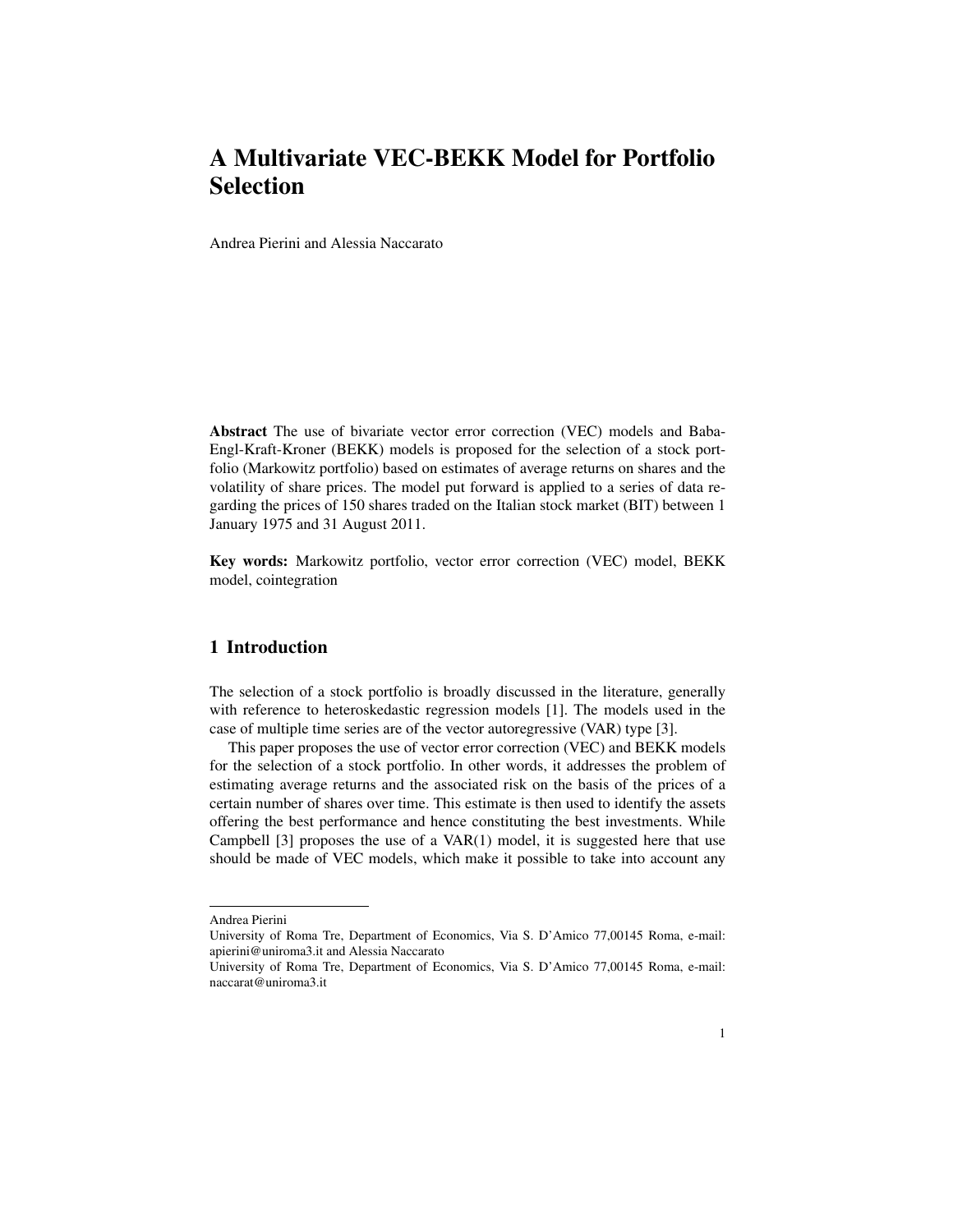cointegration between the series employed and the market trend as measured by means of the Thomson Reuters Datastream Global Equity Italy Index [4].

Moreover, while Bollerslev, Engle and Wooldridge [2] employ diagonal vectorization (DVEC) models to estimate share volatility, the use of a BEKK model, as proposed here, makes it possible to extend the estimation procedure based on DVEC models so as to take into account also the correlation between the volatility of the series and the volatility of the market trend.

The series considered regard the Italian stock market (BIT), and specifically the monthly figures for the top 150 shares in terms of capitalization, from 1 January 1975 to 31 August 2011. The estimation procedure proposed for portfolio selection involves two phases.

In the first, a two-dimensional VEC model is developed for all of the 150 shares considered in order to obtain an estimate of the average stock market return. A BEKK model is then applied to the series of residuals thus obtained in order to estimate the volatility of the series.

The second regards the selection of shares for inclusion in the portfolio. Only those identified as presenting positive average returns during the first phase are considered eligible. For the purpose of selecting the most suitable of these, a new endogenous variable is constructed as the product of two further elements, namely the price-to-earnings ratio (P/E) and earnings per share (EPS). This variable, which indicates the intrinsic value of the share in question, is not constructed for the entire set of 150 shares but only for those presenting positive average returns in the first phase, as it would be pointless in the case of negative returns. The VEC-BEKK model is applied once again to this new series in order to estimate the intrinsic value of the shares, and the top 10 are selected for inclusion in the portfolio on the basis of the difference between this intrinsic value and the price estimated in the first phase.

A quadratic programming model is then employed to determine the quantities to be bought of each of the 10 shares selected. It should be noted that the variable P/E · EPS is estimated for each industrial sector.

# 2 Model Summary

A concise outline is now given of the phases involved in the selection of shares for inclusion in the portfolio as well as the quantity of shares to be bought for each type selected. The starting point is the  $K = 150$  series, regarding the average returns  $R_{k,t}$ on the shares, and the average return of the market  $R_{M,t}$ ,  $t = t_k, \ldots, T, k = 1, \ldots, K$ . It should be noted in this connection that the length of the series considered is not homogeneous because not all of the joint-stock companies are quoted as from the same point in time. This aspect involves further complications in the estimation procedure.

Phase one :For each series, the model  $VAR_2(p)$  is constructed for the random vector  $y_t = [y_{1,t}, y_{2,t}]' = [R_{k,t}, R_{M,t}]'$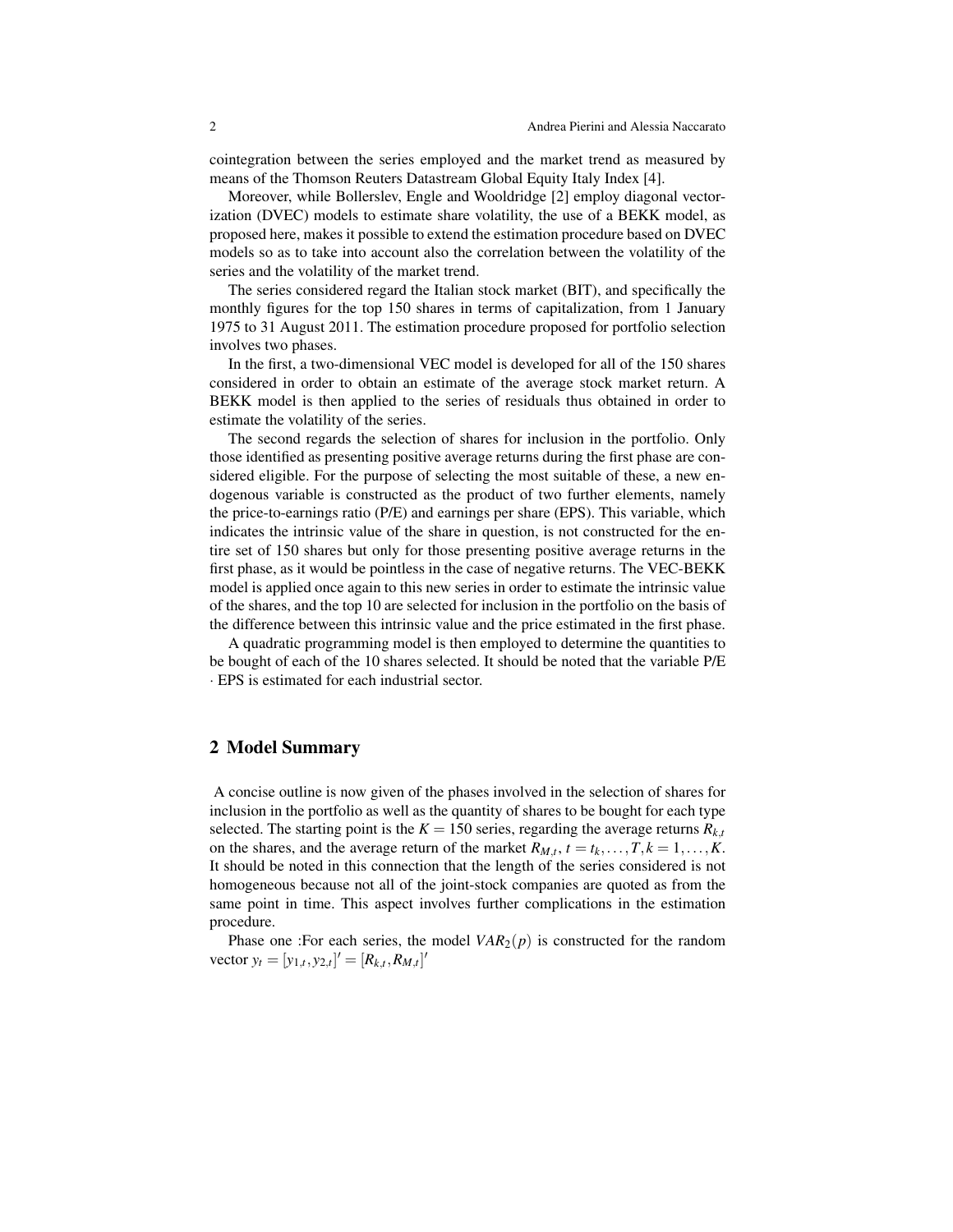#### A Multivariate VEC-BEKK Model for Portfolio Selection 3

$$
y_t = \mu_t + A_1 y_{t-1} + A_2 y_{t-2} + \ldots + A_p y_p + u_t \tag{1}
$$

with  $\mu$ <sub>*t*</sub> =  $\mu$ <sub>0</sub> +  $\mu$ <sub>1</sub>*t*, *A*<sub>*i*</sub> matrix 2 × 2, *i* = 1, ..., *p* of the unknown coefficents, and  $u_t = [u_{1,t}, u_{2,t}]'$  the vector of errors such that  $u_t \sim N(0, \Sigma_u)$ .

Model (1) can be rewritten as follows to take into account and possible cointegration of the variables considered:

This model can be rewritten in the form of  $VEC_2(p-1)$ , which shows manifestly the possible cointegration, which we use in presence of it

$$
\Delta y_t = \mu_t + \Pi y_{t-1} + \Gamma_1 \Delta y_{t-1} + \Gamma_2 \Delta y_{t-2} + \ldots + \Gamma_{p-1} \Delta y_{t-p+1} + u_t \tag{2}
$$

The AIC criterion is used to estimate the lag  $\hat{p}$ , with reference to model (2), and the LR test is carried out to ascertain the presence of cointegration.

Finally, the method proposed by Johansen [6] is applied to obtain the maximumlikelihood estimation (MLE) of the parameters  $\mu_0, \mu_1, \Pi, \Pi, \ldots, \Pi_{p-1}$ .

The Portmanteau test is used to ascertain the presence of correlation of residuals, the generalized Lomnicki-Jarque-Bera test for the normality of residuals, and the ARCH test to determine heteroskedasticity.

In the event of the latter test revealing the presence of heteroskedasticity, the  $BEKK(1,1)$  model is used to estimate the conditional variance-covariance matrix  $\Sigma_t = cov(u_t|past) = ((\sigma_{i,j}(t))_{i,j=1,\dots,n}$ , which has the following structure:

$$
\begin{bmatrix}\n\sigma_{11,t} & \sigma_{12,t} \\
\sigma_{21,t} & \sigma_{22,t}\n\end{bmatrix} = \begin{bmatrix}\na_{11} & 0 \\
a_{21} & a_{22}\n\end{bmatrix} \begin{bmatrix}\na_{11} & a_{21} \\
0 & a_{22}\n\end{bmatrix} + \begin{bmatrix}\na_{11,1} & a_{12,1} \\
a_{21,1} & a_{22,1}\n\end{bmatrix} \begin{bmatrix}\nu_{1,t-1}^2 & u_{1,t-1}u_{2,t-1} \\
u_{2,t-1}u_{1,t-1} & u_{2,t-1}^2\n\end{bmatrix} \begin{bmatrix}\na_{11,1} & a_{21,1} \\
a_{12,1} & a_{22,1}\n\end{bmatrix} + \begin{bmatrix}\nb_{11,1} & b_{12,1} \\
b_{21,1} & b_{22,1}\n\end{bmatrix} \begin{bmatrix}\n\sigma_{11,t-1} & \sigma_{12,t-1} \\
\sigma_{21,t-1} & \sigma_{22,t-1}\n\end{bmatrix} \begin{bmatrix}\nb_{11,1} & b_{21,1} \\
b_{12,1} & b_{22,1}\n\end{bmatrix}
$$
\n(3)

Phase two: The estimates obtained in phase one are used to select the shares for which positive average returns are predicted. For the shares thus selected and for each industrial sector (IS), the model  $VEC_2(p-1) - BEKK(1,1)$  is estimated for the random vector  $y_t = [y_{1,t}, y_{2,t}]' = [((P/E) \cdot (EPS))_{h,t}, ((P/E) \cdot (EPS))_{IS_h,t}]',$ where  $h = 1, \ldots, H$  is the index that identifies only the series with positive returns selected out of the initial 150.

On the basis of the  $((P/E) \cdot (EPS))_{IS_h,T+1}$  and  $R_{h,T+1}$  forecasts obtained in phase two, the shares are listed for each industrial sector in decreasing order with respect to the values of the difference between intrinsic value and expected price. The first  $n = 10$  shares are thus selected to make up the portfolio.

Finally, in order to determine the quantities to be bought of each of the 10 shares selected, it is necessary to solve the Markowitz problem [7] by estimating the matrix of share volatility. To this end, let be  $\hat{V}_t$  the estimator of the matrix  $n \times n$  of volatility *V*<sub>t</sub> for  $t = T + 1$ , the elements of which are  $v_{i,j}(t) = cov(R_t|past), i, j = 1, \ldots, n$ . The elements of  $\hat{V}_t$  are given by: